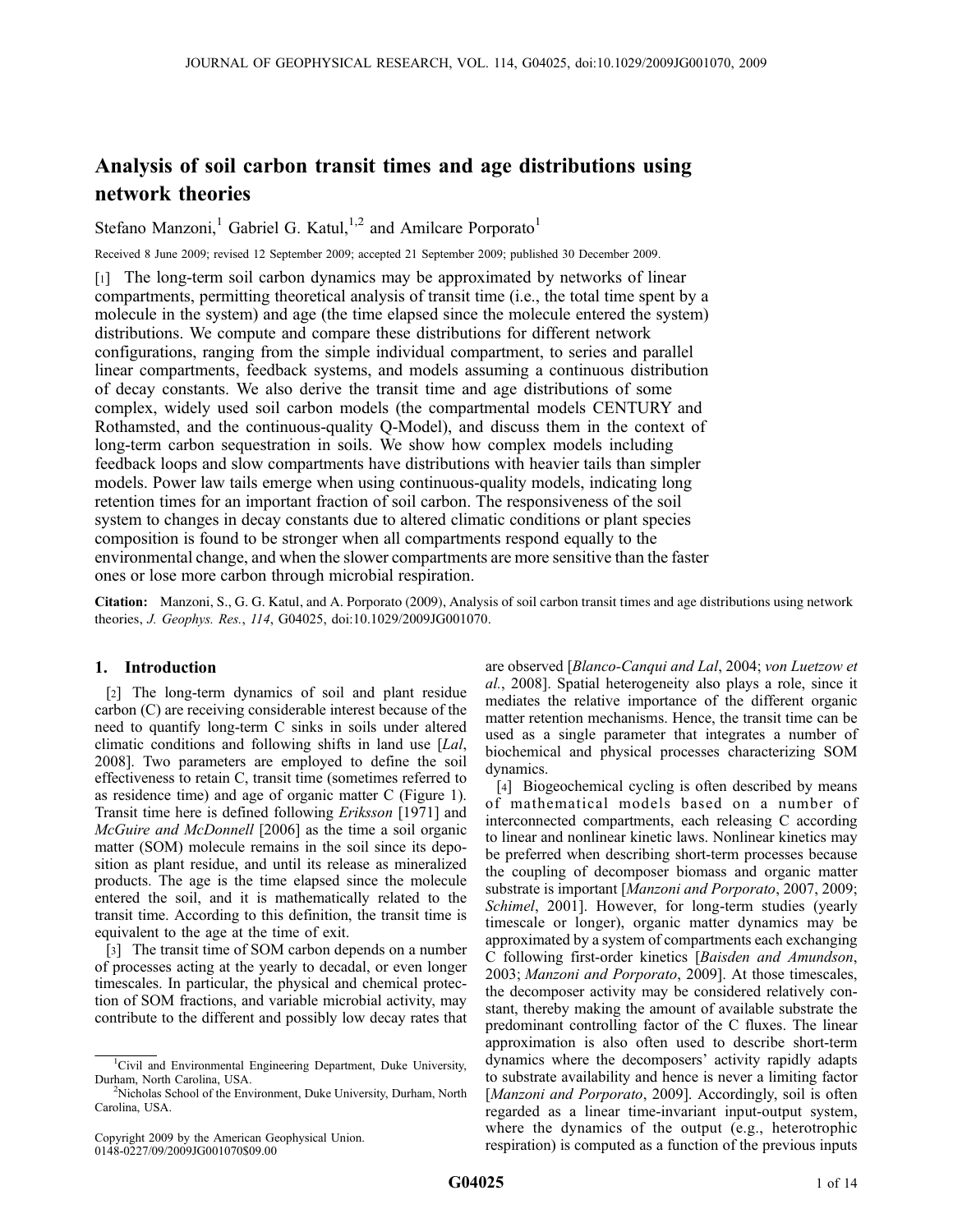

Figure 1. Schematic representation of a generic system with input  $I(t)$ , output  $O(t)$ , mass  $x(t)$ , transit time density distribution  $\psi(T)$ , and age density distribution  $\varphi(\tau)$ . Each molecule enters the system at age  $\tau = 0$ , and leaves at age equal to the transit time T.

of organic matter to the soil and a suitable ''weighting function'' that describes how much C remains in the soil of the past inputs at present time [Bolin and Rodhe, 1973; Eriksson, 1971]. Such a weighting function can be interpreted as the probability distribution of the times spent by each C molecule within the system, i.e., the transit time distribution, and can be used to transform a generic input into the output from the system [Eriksson, 1971; Nir and Lewis, 1975]. This overall transit time distribution results from the combination of the transit time distributions of the individual well mixed linear compartments making up the complex network of biogeochemical cycling, thereby carrying all (in the case of a linear system) the information on the system architecture.

[5] The mathematical theory behind linear input-output systems is well established, and has been used in climate studies [Bolin, 1981; Enting, 2007; Thompson and Randerson, 1999], hydrology [Nash, 1957; Dingman, 1994; Rodriguez-Iturbe and Valdes, 1979; McGuire and McDonnell, 2006], nutrient and contaminant transport [Rinaldo et al., 2006; Sardin et al., 1991], chemical engineering [Aris, 1989; Nauman, 2008], as well as in signal and electrical circuit theory [e.g., Chen, 2004]. Despite the fact that most longterm soil C models are linear [Manzoni and Porporato, 2009], there are only few applications of the theory to soil and ecosystem biogeochemistry. Notable exceptions are the linear analysis of organic matter cohorts [*Agren and* Bosatta, 1996], of retention of C tracers in soils [Balesdent, 1987; Agren et al., 1996; Bruun et al., 2004, 2005], and of the sensitivity of ecosystem C compartments to increased atmospheric carbon dioxide concentrations [Emanuel et al., 1981; Thompson and Randerson, 1999]. In these studies, the theoretical relationships between the age and transit time distributions, as well as the sensitivity of C transit times to changes in model structure and kinetic constants, were not explicitly considered.

[6] In addition to the above applications, linear system theory is also useful to critically compare the variety of linear model structures that have been proposed and used in characterizing long-term SOM dynamics. The transit time distribution, which can be computed from the model compartmental organization, is especially suited to this goal.

Directly computing the transit time distribution has also the advantage of retaining the relevant information on the longterm persistence of C in soils in an analytical compact formulation. For example, heavy-tailed transit time distributions hint at efficient C retention mechanisms resulting from low decomposition rates and the presence of physically and chemically protected zones.

[7] Along these lines, the primary objectives of this work are (1) to elucidate the controls of model structure on the system transit time and age distribution, and (2) to critically compare current soil biogeochemical models using these distributions. To address these two issues, we first present a range of models conceptually representing different biogeochemical processes and briefly review the theory of timeinvariant linear impulse-response systems. Second, we compute transit times and age distributions for the different models, and describe the simulated responses to an external stochastic input. Finally, we focus on the mean transit time (which is proportional to the equilibrium soil organic matter content) and analyze how it is affected by changes in environmental conditions. Using a measure of the sensitivity of the mean transit time we discuss how different model formulations may lead to different responses to these environmental changes.

# 2. Methods

#### 2.1. Models of Organic C Dynamics in Soils

[8] In this section, different approaches to model the long-term evolution of carbon in soils and plant residues are described. Figure 2 illustrates the model schemes and highlights the logical relationships among them. The same models will be analyzed in terms of their transit time and age distributions. Symbols and subscripts are defined in the notation section.

#### 2.1.1. Discrete Models

[9] Most early soil biogeochemical models at the yearly timescale only considered a single organic matter compartment decomposing according to first-order kinetics, i.e., where organic matter is respired at a rate  $O(t) = kx(t)$  [Jenny, 1941; Olson, 1963; Trumbore, 2000]. The corresponding mass balance equation is

$$
\frac{dx(t)}{dt} = I(t) - kx(t),\tag{1}
$$

where  $k$  is the linear decay rate, which depends on the chemistry of the substrate and on climatic factors (in particular soil moisture and temperature, here assumed to be represented by their long-term averages). Single compartment models are able to capture the general dynamics of litter decomposition and soil organic matter mineralization and are invoked for their simplicity. Obviously, they cannot account for the chemical heterogeneity of organic matter and the different decay rates in the early versus late stages of decomposition [Andren and Paustian, 1987]. For this reason, multicompartment models and continuous models have been developed. Three main model structures are generally employed: (1) parallel compartments, (2) series of compartments, and (3) feedback systems (Figure 2).

[10] *Minderman* [1968] was among the first to suggest that different organic compounds in plant residues decom-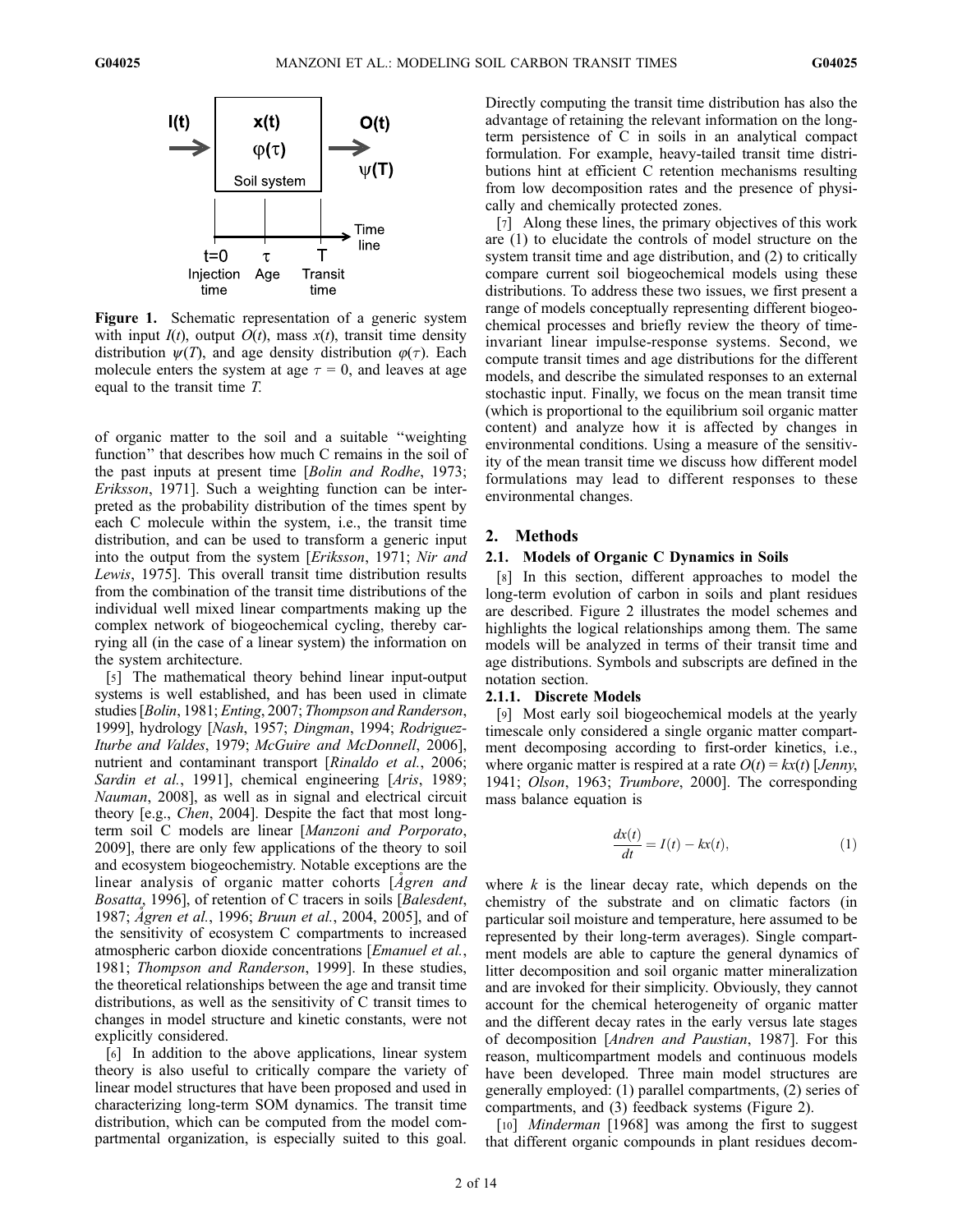

Figure 2. Schematic illustration of the different model structures. Thick solid lines represent carbon fluxes; dashed lines indicate how models are logically related in order of increasing generality. The schemes of Rothamsted [Jenkinson and Rayner, 1977] and CENTURY models [Parton et al., 1987] have been simplified for clarity (thick solid lines without arrows indicate two-way flow; respiration losses from all compartments are not depicted). The continuous models employ a quality index  $q$  instead of discrete compartments, and the transfer between quality states is computed according to a dispersion function  $D(q, q')$  [Ågren and Bosatta, 1996].

pose independently. This view was embedded in models based on parallel compartments, each representing a chemically homogeneous SOM fraction or a single litter type, and decomposing according to first-order kinetics [e.g., Andren and Paustian, 1987; Bernoux et al., 1998; Feng and Simpson, 2008; Zhang et al., 2007; Hui and Jackson, 2009]. In the simpler case of two parallel compartments, each fed by a fraction of the input (Figure 2) the system is described by the two independent equations,

$$
\begin{cases}\n\frac{dx_1(t)}{dt} = \alpha_1 I(t) - k_1 x_1(t) \\
\frac{dx_2(t)}{dt} = \alpha_2 I(t) - k_2 x_2(t)\n\end{cases}
$$
\n(2)

where  $\alpha_1 + \alpha_2 = 1$ .

[11] The assumption that different compounds decompose independently can be relaxed considering a series of linear compartments (Figure 2). For example, this scheme approximates the process of assimilation of fresh organic matter by microbial decomposers (i.e.,  $x_1$ ), the turnover of which leads to humified compounds  $(x_2)$ , and allows distinguishing the decomposition flux (i.e., the output from a compartment) from decomposer respiration (i.e., the fraction of that output that is lost to the atmosphere). A number of mathematical models based on this structure have been developed to simulate litter [Andren and Paustian, 1987] and SOM decomposition at spatial scales ranging from the soil core to the global scale [e.g., Andren and Katterer, 1997; Bolin, 1981; Nicolardot et al., 2001]. A system of two compartments in series can be described by the coupled equations

$$
\begin{cases}\n\frac{dx_1(t)}{dt} = I(t) - k_1 x_1(t) \\
\frac{dx_2(t)}{dt} = (1 - r)k_1 x_1(t) - k_2 x_2(t)\n\end{cases}
$$
\n(3)

where  $k_1$  and  $k_2$  are the decay rates of the two compartments, and  $r$  is the fraction of the decomposed material that is respired during the transfer to the second compartment.

[12] When there are two-way interactions between the compartments, a feedback model can be used (Figure 2). These interactions arise during carbon exchange between unprotected  $(x_1)$  and physically protected pools (e.g.,  $x_2$ ) indicates C within soil aggregates or bond to clay particles that is exchanged through linear adsorption-desorption kinetics), or in substrate-decomposer systems, where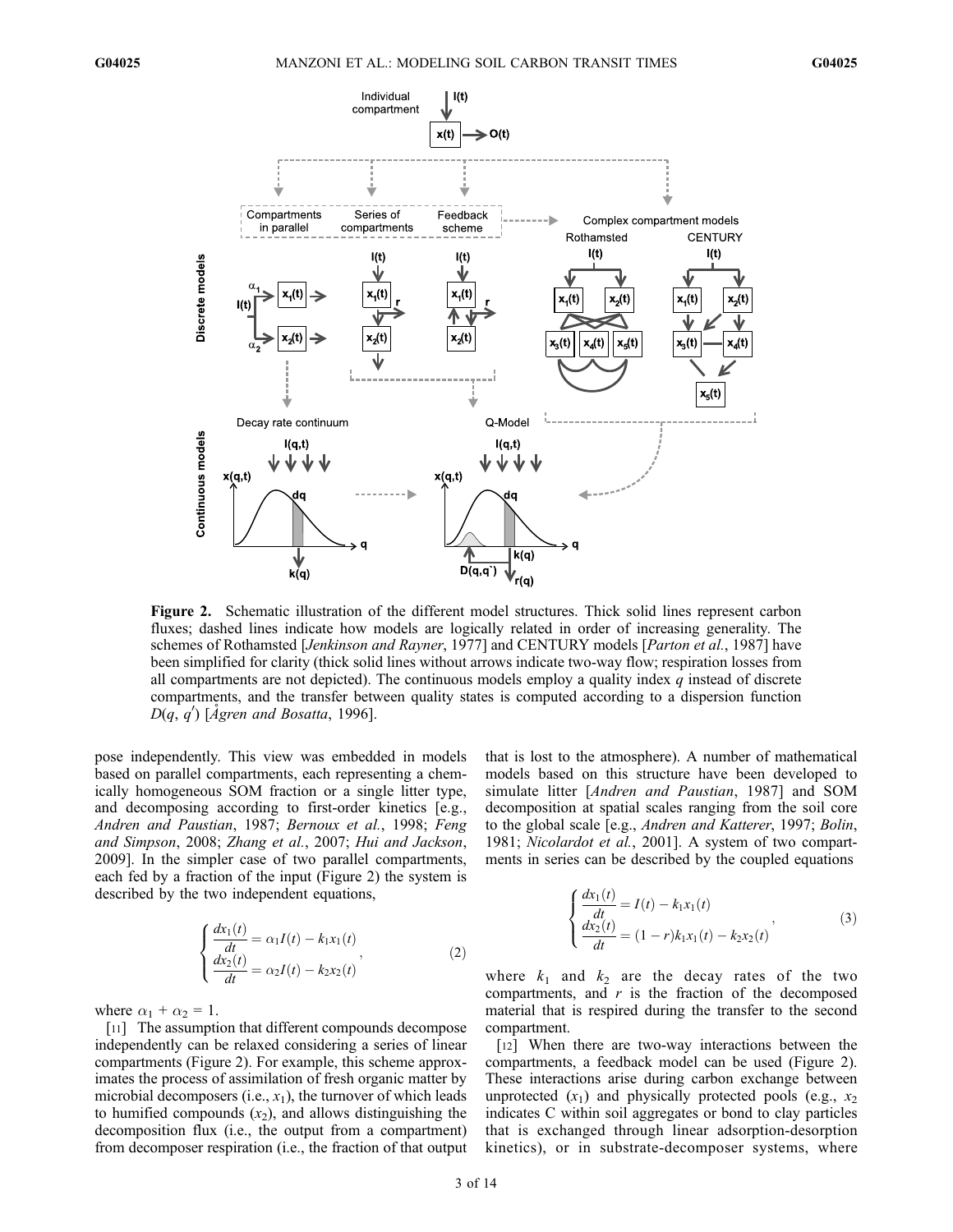microbes  $(x_2)$  receive a flux from the substrate  $(x_1)$  and return carbon to the substrate through cell turnover [e.g., Bosatta and Staaf, 1982; Bruun et al., 2004; Manzoni and Porporato, 2007]. The simplest feedback model with firstorder kinetics can be represented as

$$
\begin{cases}\n\frac{dx_1(t)}{dt} = I(t) + k_2 x_2(t) - k_1 x_1(t) \\
\frac{dx_2(t)}{dt} = (1 - r)k_1 x_1(t) - k_2 x_2(t)\n\end{cases}
$$
\n(4)

where only the fraction  $1-r$  of the output from the first compartment is fed to the second one.

[13] The simplified models in equations  $(1)$  – (4) have been increasingly replaced by complex multicompartment models [Manzoni and Porporato, 2009], in which different biogeochemical characteristics (e.g., decomposer biomass, labile or refractory organic matter) are associated with each compartment, arranged according to complex structures with several feedback loops, and both serial and parallel compartment arrangements. Here, we focus on two of the most frequently used soil C models, the Rothamsted [Jenkinson, 1990; Jenkinson and Rayner, 1977] and the CENTURY [Parton et al., 1987, 1993] models (see Figure 2 for schematic representations of the two model structures). Both are based on a linear network of five organic matter compartments with different chemical and physical properties. Specifically, CENTURY has structural and metabolic pools for fresh residues, and active (including microbial biomass), slow, and passive compartments to describe soil organic matter (decay rates under optimal environmental conditions are  $1/3$ , 2, 2/3, 1/25, and  $10^{-3}$  yr<sup>-1</sup>, respectively). Plant residues are split into the structural and metabolic pools and subsequently flow toward the active and slow SOM compartments, from which organic compounds reach the passive pool. In the Rothamsted model, plant residues are similarly split between decomposable and recalcitrant plant material, from which organic compounds are transformed into biomass, physically stable, and chemically stable SOM (decay rates are 4.2, 0.3, 0.41,  $1.4 \times 10^{-2}$ ,  $3.5 \times 10^{-3}$  yr<sup>-1</sup>, respectively). In both models, a fraction of C is respired at each passage between compartments, and partitioning coefficients regulate the flow toward more recalcitrant materials or feeding back to relatively labile pools. Thus, despite some differences in the way C is recycled among the more stable compartments, the two models are rather similar in terms of both structure and interpretation of the state variables.

## 2.1.2. Continuous Models

[14] Complex discrete models need a number of parameters to define all the fluxes and interactions among the pools. One way to reduce the number of parameters while maintaining a flexible model structure is to use continuous models, where the discrete compartments are substituted by a continuous quality index  $q$  [Bosatta and Agren, 1985; Carpenter, 1981; Tarutis, 1994]. In this framework, organic compounds may be transferred between quality states or lost through respiration. The transfer across qualities is due to microbial assimilation at a given quality and return of byproducts and dead cells with a different decomposability [ $\AA$ gren and Bosatta, 1996]. The system is thus conceptually similar to a series of compartments connected through

decomposer activity, which redistributes matter along the series (Figure 2). In general, decomposition and respiration rates are functions of the substrate quality, resulting in a theoretical framework commonly referred to as Q-Model. The governing equation when decomposers are assumed to be instantaneously in equilibrium can be written as  $\Delta g$  gren and Bosatta, 1996],

$$
\frac{\partial x_q(q,t)}{\partial t} = -\frac{u(q)}{1 - r(q)} x_q(q,t) + \int\limits_0^\infty D(q,q')u(q')x_q(q',t)dq',\tag{5}
$$

where  $x_q(q, t)$  is the amount of C at quality q and time t,  $r(q)$ and  $u(q)$  the quality-dependent respiration and microbial uptake rates, and  $D(q, q')$  the probability density of a transition from quality  $q'$  to quality q during decomposer assimilation and decay. The input of organic matter is specified through the boundary conditions imposed on the problem. Since the model is linear, the effects of inputs at different times and qualities can be accounted for by summing up their different contributions. For an initial input at quality  $q_0$ ,  $I(q, 0) = \delta(q - q_0)$  (where  $\delta$  denotes the Dirac delta function), equation (5) can be solved after specifying the initial condition  $x(q, 0)$  and the functions  $r(q)$ ,  $k(q)$ , and  $D(q, q')$  [Ågren and Bosatta, 1996; Bosatta and Ågren, 2003]. Here, we consider a choice of the microbial functions that leads to analytical solutions and that has been extensively tested against observations (denoted as Model II in the work of *Bosatta and Agren* [2003]).

[15] Note that, when the transition probability  $D(q, q')$ and the initial input  $I(q, 0)$  are combinations of Dirac delta functions (implying that the index  $q$  can only take a finite number of values), equation (5) can represent any discrete model. Thus, the Q-Model can be considered as a generalization of discrete compartment networks. In particular, when the decomposers do not change the quality of the substrate, i.e.,  $D(q, q') = \delta(q - q')$ , the model (equation (5)) corresponds to a continuum of parallel linear compartments each decomposing according to an effective decay rate  $k(q) = r(q)u(q)/[1 - r(q)]$  (Figure 2), which is a generalization of the parallel compartment model in equation (3) [Agren and Bosatta, 1996; Bosatta and Agren, 1995]. When this is the case, we can integrate both sides of equation (5) over the whole range of qualities and find a balance equation for the total C mass  $x(t) = \int$ 

$$
ext{otal C mass } x(t) = \int_{0}^{t} x_q(q, t) dq
$$
 in the system,

$$
\frac{dx}{dt} = -\int_{0}^{\infty} k(q)x_q(q, t)dq.
$$
 (6)

To solve equation (6), we consider a unitary input that is distributed across qualities according to the probability density function  $x_q(q, 0)$ . Since quality and decay rates are linked by the function  $k(q)$ , we will thereafter refer to the initial density distribution of decay rates as  $p_k(k)$  for notational simplicity (note that  $p_k(k)$  is analytically obtained from  $x_q(q, 0)$  by means of a derived distribution). Models mathematically equivalent to equation (6) have been used in chemical engineering [Aris, 1989] and marine sediment biogeochemistry [Boudreau and Ruddick, 1991; Rothman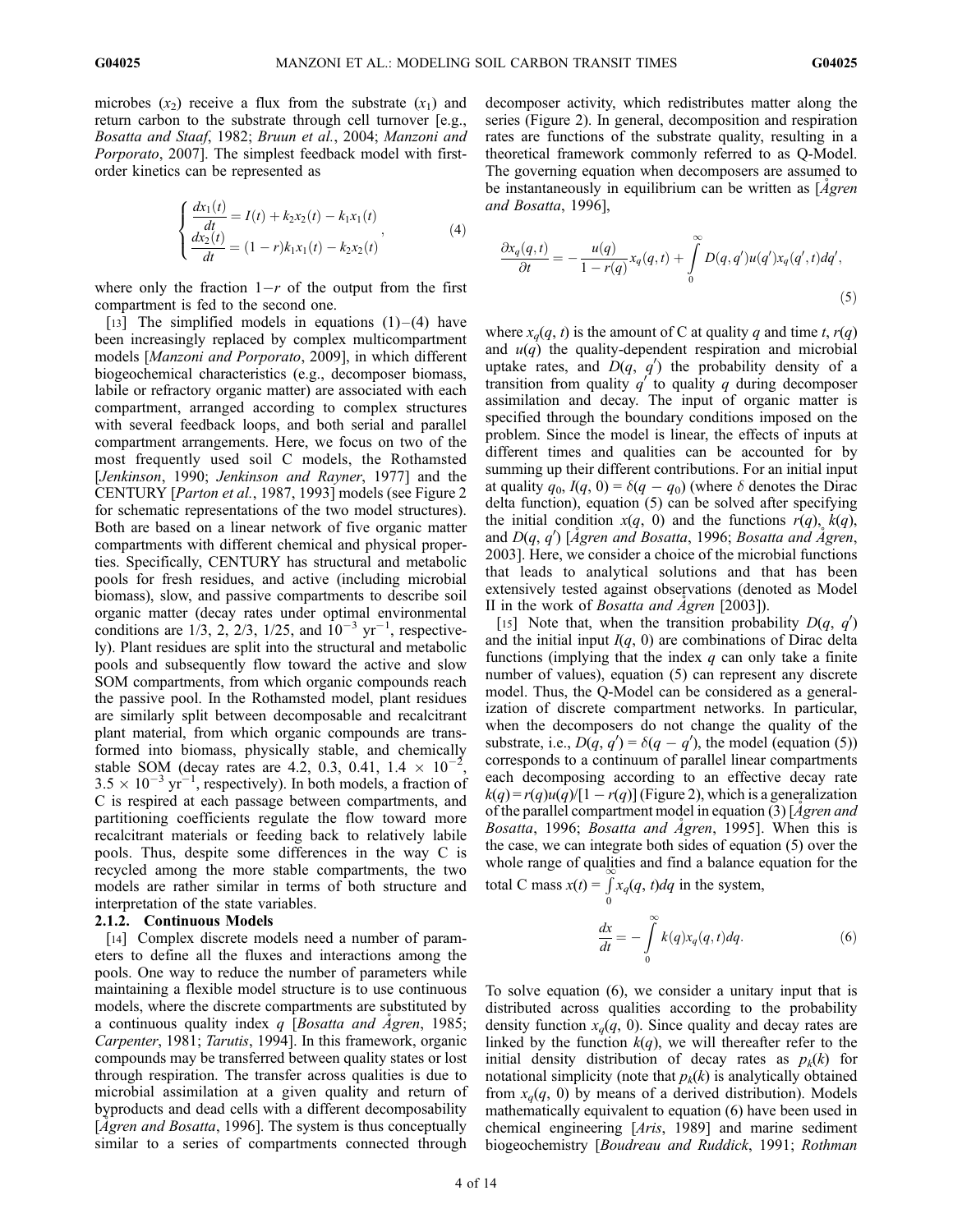and Forney, 2007], but have been seldom applied to soil organic matter and plant residue decomposition [Bolker et al., 1998; Bosatta and Ågren, 1995; Forney and Rothman, 2007].

[16] A typical choice for  $p_k(k)$  is the gamma distribution, which is flexible enough to describe a variety of heterogeneous reactions [Aris, 1989; Bolker et al., 1998; Boudreau and Ruddick, 1991; Tarutis, 1994],

$$
p_k(k) = \frac{b^a}{\Gamma(a)} k^{a-1} \exp(-bk),\tag{7}
$$

where the mean decay rate is  $\mu_k = a/b$ , and the variance is  $\sigma_k^2$  $\sigma_k^2 = a/b^2$ . Other choices for the distribution of decay rates are of course possible. Recently, Forney and Rothman [2007] described litter and soil organic matter decomposition assuming that  $p_k(k)$  is a log-uniform distribution on the interval log  $a \leq \log k \leq \log b$ ,

$$
p_k(k) = [(\ln b - \ln a)k]^{-1}.
$$
 (8)

Different distributions of decay rates  $p_k(k)$  lead to a variety of behaviors in the temporal evolution of the mass and outflow of the soil system.

### 2.2. Input-Output Transformations and Transit Times

[17] Consider the previously described models as lumped input-output systems (Figure 1), where the inflow  $I(t)$  is transformed into the outflow  $O(t)$  depending on the internal properties of the system. In this long-term analysis, we assume that each transformation follows first-order kinetics and neglect the environmental effects on the decay constants, i.e., we focus on linear, time-invariant networks.

[18] The outflow  $O(t)$  of any linear time-invariant system can be computed as a weighted sum of previous inputs [Eriksson, 1971; Priestley, 1999],

$$
O(t) = \int_{0}^{\infty} \psi(T)I(t - T)dT.
$$
 (9)

The model-specific weighting function  $\psi(T)$  describing the relative contribution of the input at previous time  $t - T$  to the outflow at time  $t$  is the transit time distribution [Nir and Lewis, 1975].  $\psi(T)$  is also called transfer function or impulse response function [Dingman, 1994; Priestley, 1999]. If the input is impulsive (i.e.,  $I(t - T) = \delta(t - T)$ ), equation (9) yields  $O(t) = \psi(t)$ , i.e., the transit time distribution is equivalent to the temporal evolution of the output flux. Thus, for a linear system, the transit time distribution is the output flow resulting from an impulsive unitary input. Equation (9) is equivalent to a system of linear ODEs plus their initial conditions, and as such, it encompasses all the linear biogeochemical models described before. The form of the mass balance equations and their coefficient values determine the specific form of the function  $\psi(T)$ . Knowledge of the transit time distribution  $\psi(T)$  gives a complete solution of the linear system through equation (9). In systems with high interannual climatic variability (e.g., dryland ecosystems) the assumption of time invariance of the kinetic constants may not hold. In these

cases, the transit time distribution may vary in time and hence does not univocally characterize SOM dynamics [e.g., Lewis and Nir, 1978].

[19] It is mathematically convenient to work in the Laplace domain [O'Neill, 2003], which transforms the integral in equation (9) into an equivalent algebraic equation (convolution theorem [e.g., Bechhoefer, 2005; Chen, 2004; Priestley, 1999]),

$$
\hat{O}(s) = \hat{\psi}(s)\hat{I}(s),\tag{10}
$$

where carets and variable s denote Laplace transform.

[20] When the interest is in the system responses to inputs that fluctuate at different frequencies  $(\omega)$ , the Fourier transform of the transit time distribution is also employed. The Fourier transform  $\hat{\psi}(\omega)$  is obtained by evaluating  $\hat{\psi}(s)$ with  $s = i\omega$  [Bechhoefer, 2005], where  $i^{2} = -1$ , and  $\psi(\omega)$ becomes the frequency response function [*Chatfield*, 2004], or transfer function [Bechhoefer, 2005; Priestley, 1999]. For statistically stationary inputs (normalized to have zero mean), the square modulus of the transfer function,  $|\hat{\psi}(\omega)|^2$ , links the power spectrum of the output,  $S_O(\omega)$ , to the one of the input,  $S_l(\omega)$  as [*Priestley*, 1999]

$$
S_O(\omega) = |\hat{\psi}(\omega)|^2 S_I(\omega). \tag{11}
$$

Equation (11) allows us to compute how the variance of the fluctuations in the input flux is redistributed by the system through its frequency response. When  $|\hat{\psi}(\omega)|^2$  is decreasing with the frequency  $\omega$ , the system acts as a low-pass filter, smoothing the oscillations; when it is increasing, the system enhances the higher frequencies and thus acts as a high-pass filter. Typically, networks of linear compartments dampen the input oscillations and increase the relative importance of the lower frequencies in the output (low-pass filter).

#### 2.3. Age Distribution

[21] The exceedance probability of the transit time distribution  $\psi(T)$  is the survivor function of the process,

$$
A(\tau) = \int_{\tau}^{\infty} \psi(T) dT,
$$
 (12)

which represents the probability that a particle remains in the system for at least a time  $\tau$ , i.e., its transit time is larger than  $\tau$ . Accordingly, the total mass in the system  $x(t)$  is computed by integrating the past input  $I(t - \tau)$  weighted by the probability of remaining in the system for at least a time  $\tau$  (i.e.,  $A(\tau)$ , equation (12)), over the whole range of ages,

$$
x(t) = \int_{0}^{\infty} I(t - \tau)A(\tau)d\tau.
$$
 (13)

When a unitary impulse input is applied,  $I(t - \tau) = \delta (t - \tau)$ and equation (13) leads to  $x(t) = A(t)$ . Hence, the survivor function of the system is equal to the mass remaining at time t after an impulsive input.

[22] One can also define a density distribution of age  $\tau$  at time t for the particles contained within the system,  $\varphi(t, \tau)$ .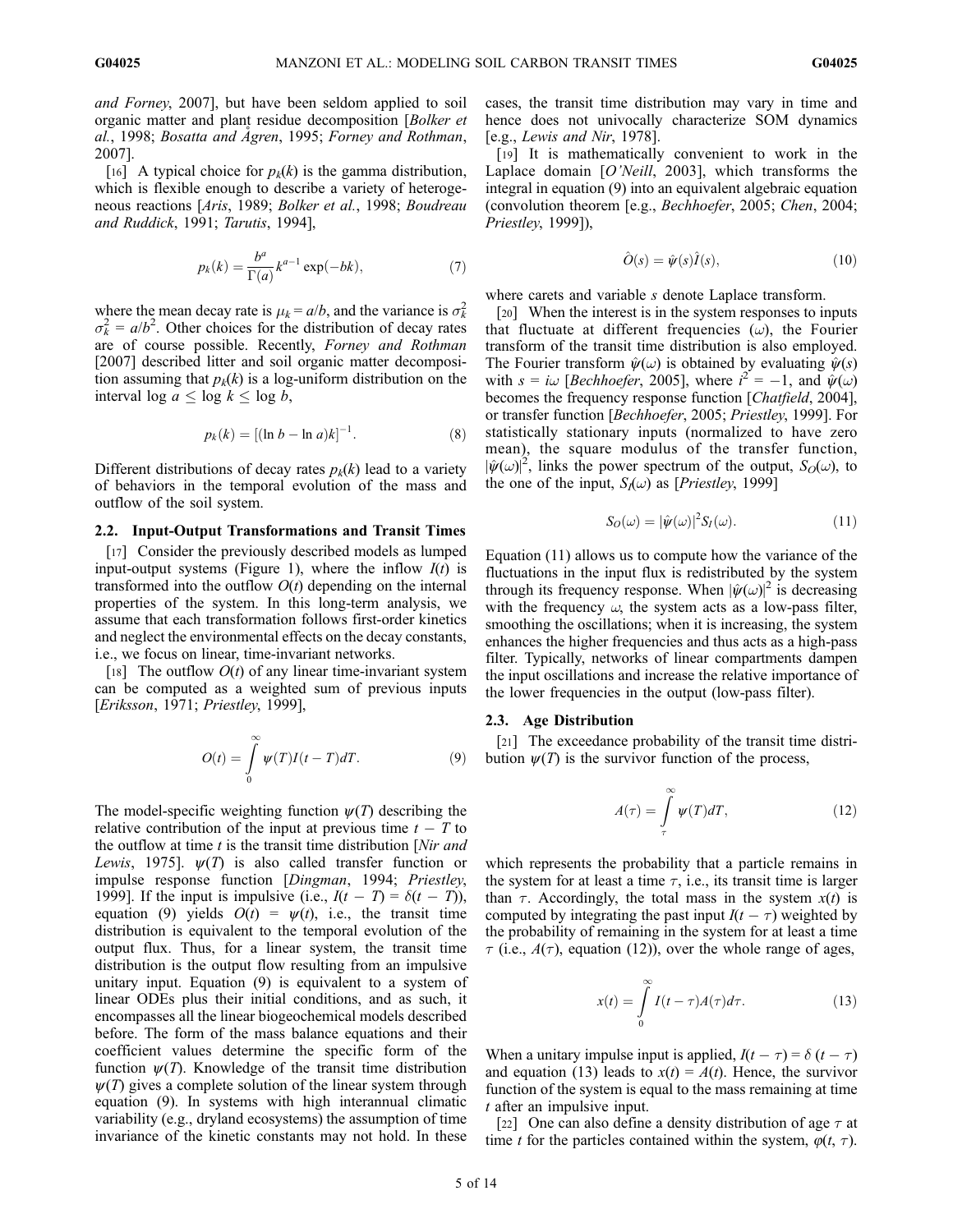The age distribution can be computed as the mass with age  $\tau$  at time t (i.e., the amount entered at time  $t - \tau$  that have transit times greater or equal to its age, see equation (12)) over the total mass at that time,  $x(t)$ . Using equation (13) the age distribution is readily obtained as

$$
\varphi(t,\tau) = \frac{I(t-\tau)A(\tau)}{\int_{0}^{\infty} I(t-\tau)A(\tau)d\tau}.
$$
\n(14)

When the temporal variability in the input is small, a steady state input flux can be assumed, i.e.,  $I(t - \tau) = I^*$ . In this case, the total mass in the system is found from equation (13) as  $x^* = I^* \overline{T}$ , and equation (14) can be simplified to find a time-independent age density distribution  $\varphi(\tau)$  as a function of the transit time exceedance probability  $A(\tau)$ [Bolin and Rodhe, 1973; Eriksson, 1971; Nir and Lewis, 1975],

$$
\varphi(\tau) = \frac{A(\tau)}{\int_{0}^{\infty} A(\tau) d\tau} = \frac{A(\tau)}{\overline{T}}.
$$
\n(15)

For reasons of analytical tractability, we will mainly refer to this age distribution at steady state,  $\varphi(\tau)$ , and not to the time-dependent age distribution in equation (14). Equation (15) can be explained considering that at steady state, the probability of having an age between  $\tau$  and  $\tau + d\tau$  (i.e.,  $\varphi(\tau)d\tau$ ) is equal to the probability of having a transit time larger than  $\tau$ . The latter is in turn the survivor function  $A(\tau)$ , suitably normalized by the mean transit time  $\overline{T}$ , to provide a probability density function.

[23] When the input temporal variability is important, the age distribution varies in time (equation (14)), while the transit time distribution  $\psi(T)$  is still time-invariant and fully characterizes the output from the system. On the contrary, at steady state the age distribution does not provide any additional information on the system, because it is mathematically related to the transit time distribution (equations  $(12)$  and  $(15)$ ).

[24] Nevertheless, both the steady state age distribution and the transit time distribution of SOM carbon are useful, since they reflect different soil properties. The age distribution describes how long molecules which are currently in the soil have resided there, while the transit time distribution describes how long outgoing molecules have been in the system. As such, they provide a complementary description of the system and can be used to interpret different available data (see section 3.3).

# 2.4. From the Individual Compartment to Network and Continuous Models

[25] The theory presented in sections 2.2 and 2.3 is now applied first to the individual-compartment model, and then to more complex networks of compartments and continuous models.

[26] The temporal evolution of the mass in an individual compartment (equation (1)) when an impulsive input of one unit of mass is applied and  $x(t = 0) = 0$  is

$$
x(t) = e^{-kt},\tag{16}
$$

and the corresponding output is  $O(t) = kx(t)$ . Since the outflow following a unitary impulsive input is equivalent to the transit time distribution we find

$$
\psi(T) = ke^{-kT},\tag{17}
$$

with mean  $\overline{T} = 1/k$ . In the Laplace domain, equation (17) becomes

$$
\hat{\psi}(s) = \frac{1}{1 + s/k}.\tag{18}
$$

This result will be used to derive the transit time distribution in output fluxes from complex networks of individual linear compartments. By setting  $s = i\omega$  in equation (18) we also find

$$
|\hat{\psi}(\omega)|^2 = \frac{1}{1 + (\omega/k)^2},\tag{19}
$$

which can be used to compute the spectrum of the output flux following equation (11).

[27] When the system is at steady state, the age distribution can be easily computed from equation (15), as

$$
\varphi(\tau) = k e^{-k\tau},\tag{20}
$$

with mean  $\overline{\tau} = 1/k$ . This is the only case where the age distribution is equal to the transit time distribution.

[28] The transit time and age distributions of more complex linear networks are found by combining the distributions of the individual building blocks (equations (17) and (20), respectively). This can be done by applying equation (10) and transforming the mass balance differential equations that control the system dynamics into an algebraic system in the Laplace domain [Chen, 2004]. The method, illustrated for the series of two compartments (equation (3)) in Appendix A, can similarly be applied to any linear time invariant network. In this manner, we computed analytical expressions for the density distributions  $\psi(T)$  and  $\varphi(\tau)$  for the models presented in section 2.1 (see Table 1 for details). In Table 1, we also reported the mean organic matter transit time  $\overline{T}$  and the mean age  $\overline{\tau}$  for each model.

[29] In models that use a distribution of decay rates (e.g., equations (7) and (8)), the transit time distribution can be obtained by applying the law of compound distributions [Beck and Cohen, 2003; Benjamin and Cornell, 1970; Sornette, 2004],

$$
\psi(T) = \int_{0}^{\infty} \psi(k, T) p_k(k) dk.
$$
 (21)

In the simple case of an individual compartment with stochastic decay rate,  $\psi(k, T)$  is given by equation (17), and, depending on the choices of the decay rate density distribution, equation (21) can lead to power law distributions of the whole-system transit times or ages (Table 1). In the Q-Model, we use the equivalence between the mass temporal evolution after an impulsive input and the age distribution (section 2.3), and directly use the solutions of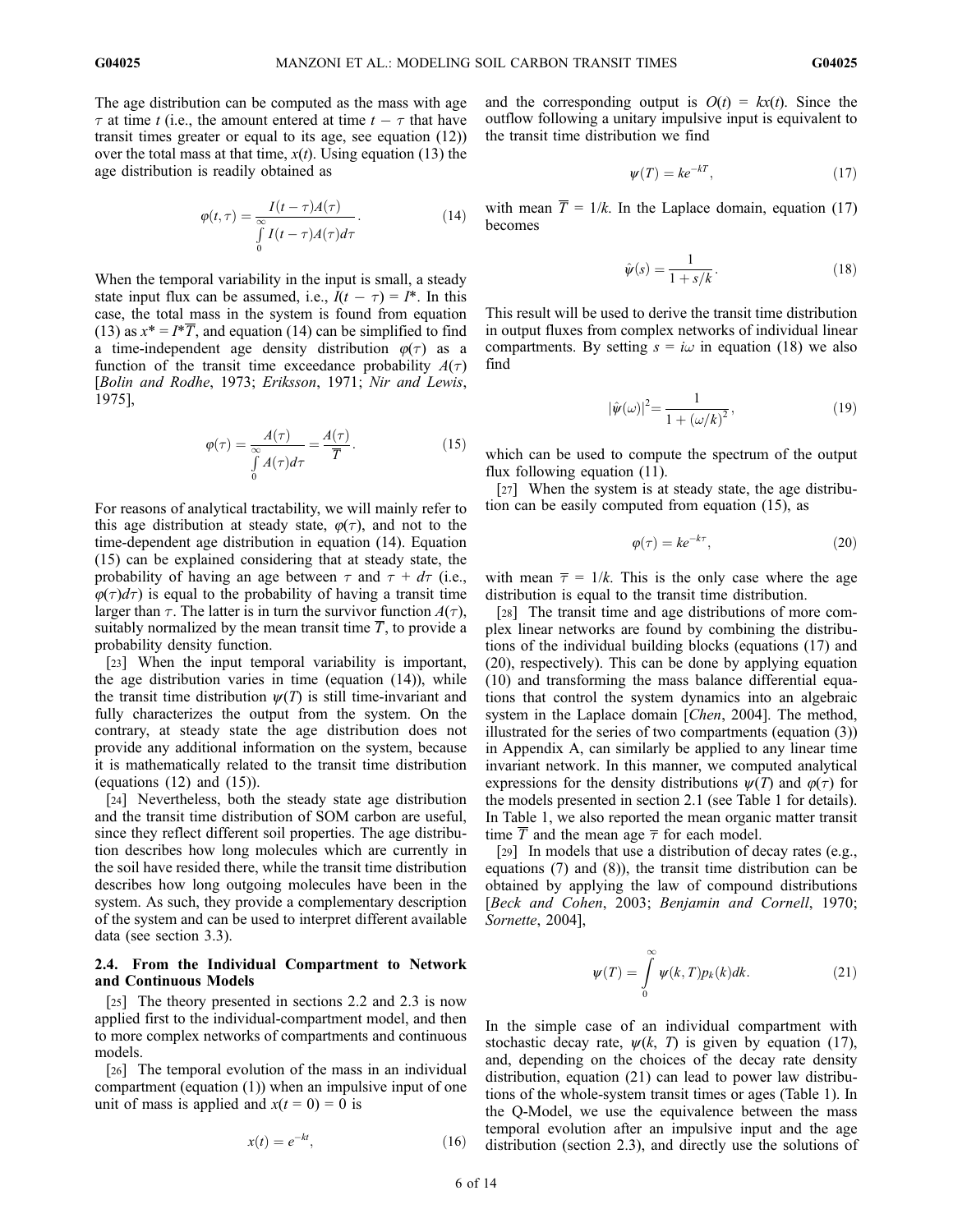| Model                                                               | Transit Time Distribution $\psi(T)$                        |                                                         | Age Distribution $\varphi(\tau)$                                                                |                                                                           |
|---------------------------------------------------------------------|------------------------------------------------------------|---------------------------------------------------------|-------------------------------------------------------------------------------------------------|---------------------------------------------------------------------------|
| Individual                                                          | $ke^{-kT}$                                                 |                                                         | $ke^{-k\tau}$                                                                                   |                                                                           |
| compartment<br>Series of two<br>compartments                        | $k_1 [(1-r)k_2e^{-k_2T}-(k_2-k_1r)e^{-k_1T}]$<br>$k_1-k_2$ | $(1-r)k_1+k_2$<br>$k_1k_2$                              | $k_1k_2\left[ (1-r)k_1e^{-k_2\tau}-(k_2-k_1r)e^{-k_1\tau} \right]$<br>$(k_1-k_2)[(1-r)k_1+k_2]$ | $\frac{1}{k_1} + \frac{1}{k_2} + \frac{1}{(1-r)k_1+k_2}$                  |
| Two compartments<br>in parallel                                     | $\alpha_1 k_1 e^{-k_1 T} + (1 - \alpha_1) k_2 e^{-k_2 T}$  | $(1-\alpha_1)k_1+\alpha_1k_2$<br>$k_1k_2$               | $k_1k_2[\alpha_1e^{-k_1\tau}+(1-\alpha_1)e^{-k_2\tau}]$<br>$k_2\alpha_1+k_1(1-\alpha_1)$        | $\frac{1}{k_1} + \frac{1}{k_2} - \frac{1}{(1-\alpha_1)k_1 + \alpha_1k_2}$ |
| Feedback system <sup>b</sup>                                        | $r(s+k_2)k_1$<br>$\frac{(s+k_1)(s+k_2)-(1-r)k_1k_2}{}$     | $(1-r)k_1+k_2$<br>$rk_1k_2$                             | $\frac{-rk_1k_2}{s[(1-r)k_1+k_2]}[1-\hat{\psi}(s)]$                                             | $(1-r)k_1(k_1+2k_2)+k_2^2$<br>$rk_1k_2[(1-r)k_1+k_2]$                     |
| Continuous model<br>(gamma distribution of $k$ )                    | $\frac{ab^a}{(b+T)^{a+1}}$                                 | $\frac{c}{a-1}, \quad a>1$ $\infty, \quad 0 < a \leq 1$ | $\frac{(a-1)b^{a-1}}{(b+\tau)^a}$                                                               | $\frac{a-2}{\infty, 0 < a \leq 2}$                                        |
| Continuous model<br>(log-uniform distribution of $k$ ) <sup>c</sup> | $e^{-aT} - e^{-bT}$<br>$T\ln(b-a)$                         | $b-a$<br>$ab\ln(b/a)$                                   | $\frac{ab}{(b-a)}\left[E_i(-b\tau)-E_i(-a\tau)\right]$                                          | $rac{b+a}{2ab}$                                                           |

z

Table 1. Summary of Transit Time and Age Distributions and Their Mean for Different Model Structures<sup>a</sup>

 $a^2$ See also Figures 2-5.

<sup>b</sup>The reported transit time and age distributions are left in the Laplace space for brevity.  $\infty$ 

<sup>c</sup>For the age distribution,  $E_i(z)$  is the exponential integral function, defined as  $E_i(z) = -\int e^{-u}/udu$  [*Weisstein*, 2008].

equation (5) reported by *Bosatta and Agren* [2003] to find  $\varphi(\tau)$ . Finally,  $\psi(T)$  is obtained using equation (15).

## 3. Results and Discussion

[30] We investigated the effects of model structure on the shape of transit time and age distributions, and on the frequency response of the system in two distinct applications. First, we assume constant mean transit time to focus on the role of model structure and parameters on  $\psi(T)$  and  $\varphi(\tau)$  (section 3.1). In this way, the distributional properties of systems that are on average equivalent are compared. Second, we assess the sensitivity of the mean transit time (and thus the equilibrium soil C content) to changes in decay rates due to altered environmental conditions and litterfall quality (section 3.2).

#### 3.1. Responses to Litterfall Input

[31] Figures  $3-5$  compare the responses of different models to an external input, assuming a common and constant mean transit time  $\overline{T}$  for all models. The chosen example regards the forest floor of a Scots pine forest (detrended data from Lehtonen et al. [2008]), for which the assumption of constant  $\overline{T}$  is reasonable because the decomposition rates of Scots pine needles tend to vary less than the litterfall input at the annual timescale [Berg and McClaugherty, 2003]. A constant mean transit time  $T =$ 3.5 years (estimated after Berg and McClaugherty [2003]) is assumed for all models by choosing the decay rate  $k_1$  and setting constant values for the ratio  $k_1/k_2$  and the remaining parameters r and  $\alpha_1$  (analytical expressions of  $\overline{T}$  are reported in Table 1). The single compartment model, which is the building block of all the other model structures, is used as a baseline to assess the role of model architecture in shaping respiration flux, and transit time and age distributions. As shown in Figures  $3-5$  (dotted lines), its output flux is a simple low-pass filtered version of the input, resulting in lower variance of heterotrophic respiration compared to litterfall (i.e., lower area of the power spectrum of the outflow), and a faster decay of the respiration power spectrum  $(S_O(\omega) \approx \omega^{-2})$  compared to the litterfall spectrum  $(S_O(\omega) \approx \omega^0$ , Figure 3d). In general, the higher the

decomposition rate of the individual compartment (i.e., the lower the mean transit time), the closer the respiration flux is to the litterfall input. As a result, fast decay rates lead to weaker smoothing of the litterfall series and higher peaks of heterotrophic respiration.

[32] A similar filtering effect is also found using the other models considered in section 2.1. Figure 3 compares different versions of the parallel model (equation (2)), where chemically different compounds are decomposed independently. With this model, the response of the system to the litterfall input is proportional to the speed of the individual reactions  $(k_1$  and  $k_2$ ) and how the input is partitioned between the two compartments. When  $\alpha_1 = 1$  or 0, the system is equivalent to an individual compartment model. For  $0 \leq \alpha_1 \leq 1$ , the system tends to be more reactive to litterfall than a single compartment because of the separation between a fast and a slow pool (dashed lines in Figures 3a and 3b). This results in respiration power spectra that are closer to the input spectrum (dashed line in Figure 3d), although the probability of long transit times increases as well. The transit time and age distributions of the parallel continuous model based on a gamma distribution of decay constants (equation (7) and Table 1) have heavier tails than typical discrete models (solid lines).

[33] In Figure 4, the series model is analyzed (equation (3)). When  $r = 1$ , the second compartment does not receive any input, so that the system becomes equivalent to an individual compartment. When  $r = 0$ , all decomposed compounds are transferred to the second compartment, from which they are respired. In this case, the system response to the litterfall input is delayed, as shown in Figures 4a and 4b (solid lines), and the mode of the transit time distribution is larger than zero. Intermediate values of respiration rate lead to relatively fast response of respiration to litterfall input, due to a high  $k_1$  value, and long transit times due to the slower second compartment (dashed lines).

[34] Figure 5 illustrates the responses of the feedback model. The exchanges of mass between the mobile and the immobile phases increase the retention capacity of the system, as clearly shown by the longer transit times and ages compared to the individual compartment (solid and dashed lines in Figures 5b and 5c). The retention capacity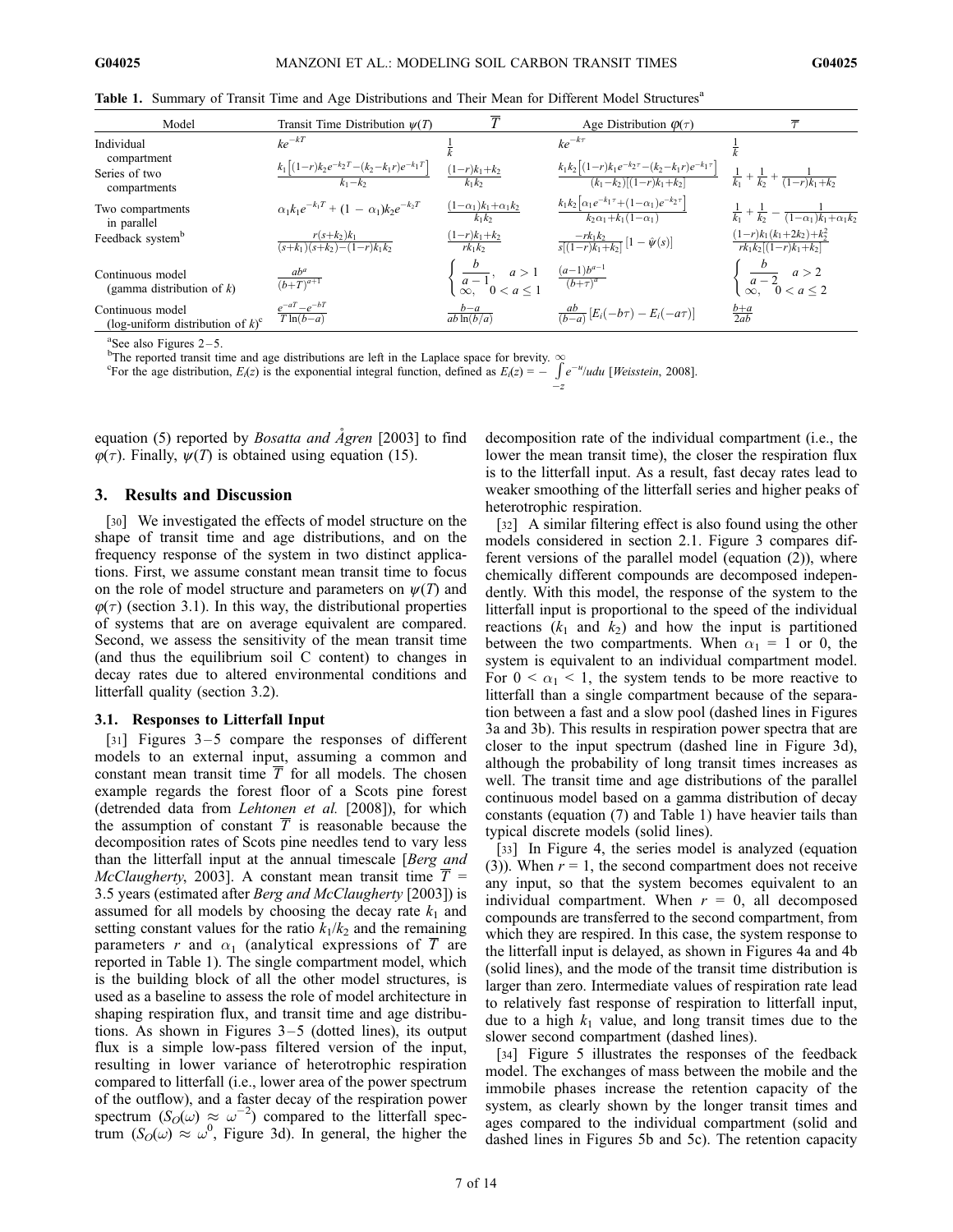

Figure 3. (top) Parallel compartment model (see equation (2)) and (bottom) effects of the partitioning coefficient  $\alpha_1$  on the simulated heterotrophic respiration fluxes and system response statistics, when  $\overline{T}$  is the same for each parameter choice. (a) Comparison between litterfall [Lehtonen et al., 2008] and respiration flux from equation (9); (b) transit time density distributions; (c) age density distributions, and (d) power spectra of litterfall and respiration, for different values of  $\alpha_1$  (equations are summarized in Table 1). The parallel compartment model is also compared with the continuous parallel model based on equation (7). In Figure 3d, a least squares fitting of the tails of the spectra with power law functions is also shown (lines).

however changes with the ratio  $k_1/k_2$  when the whole system mean transit time is kept constant. If the second compartment releases mass at a slower rate than the first (in our example,  $k_1/k_2 = 10$ ), the overall response is faster than in the case  $k_1/k_2 = 1$  (Figures 5a and 5d).

[35] Figure 6 compares the transit times and age distributions of the individual compartment model to complex multicompartment and continuous quality models. Figure 6 shows that the individual compartment model has rapidly decaying transit time and age distributions, since it lacks the slowly turning compartments present in the Rothamsted [Jenkinson and Rayner, 1977] and CENTURY [Parton et al., 1987]. These two more complex compartmental models show similar behavior, because of the relatively similar structure and values of the decay constants for the different compartments. Interestingly, when the original parameter values for optimal environmental conditions are used, both models had a mean transit time of  $\sim$ 25 years. Transit times and ages in the Q-Model decay with power law tails, in

contrast with the other discrete models, which decay exponentially. Hence, the proportion of very old particles in the soil estimated by Q-Model is larger than that estimated from the compartment models. Since the Q-Model can be shown to be a generalization of the discrete multicompartment models [*Ågren and Bosatta*, 1996], it is not surprising that the two approaches lead to similar decay of the transit time distribution in the intermediate range of T.

# 3.2. Sensitivity of Mean Transit Time to Changes in Decay Rates

[36] In the previous section, we assessed the effects of model structure on the properties of the transit time and age distributions for constant mean transit time. We now explore how changes in the decay rates of the different SOM compartments affect the mean transit time  $\overline{T}$ . This analysis allows us to quantify the long-term C storage capacity of the soil, because under stationary conditions,  $\overline{T}$  is a measure of the total soil organic C (recall that  $x^* = I^* \overline{T}$ ,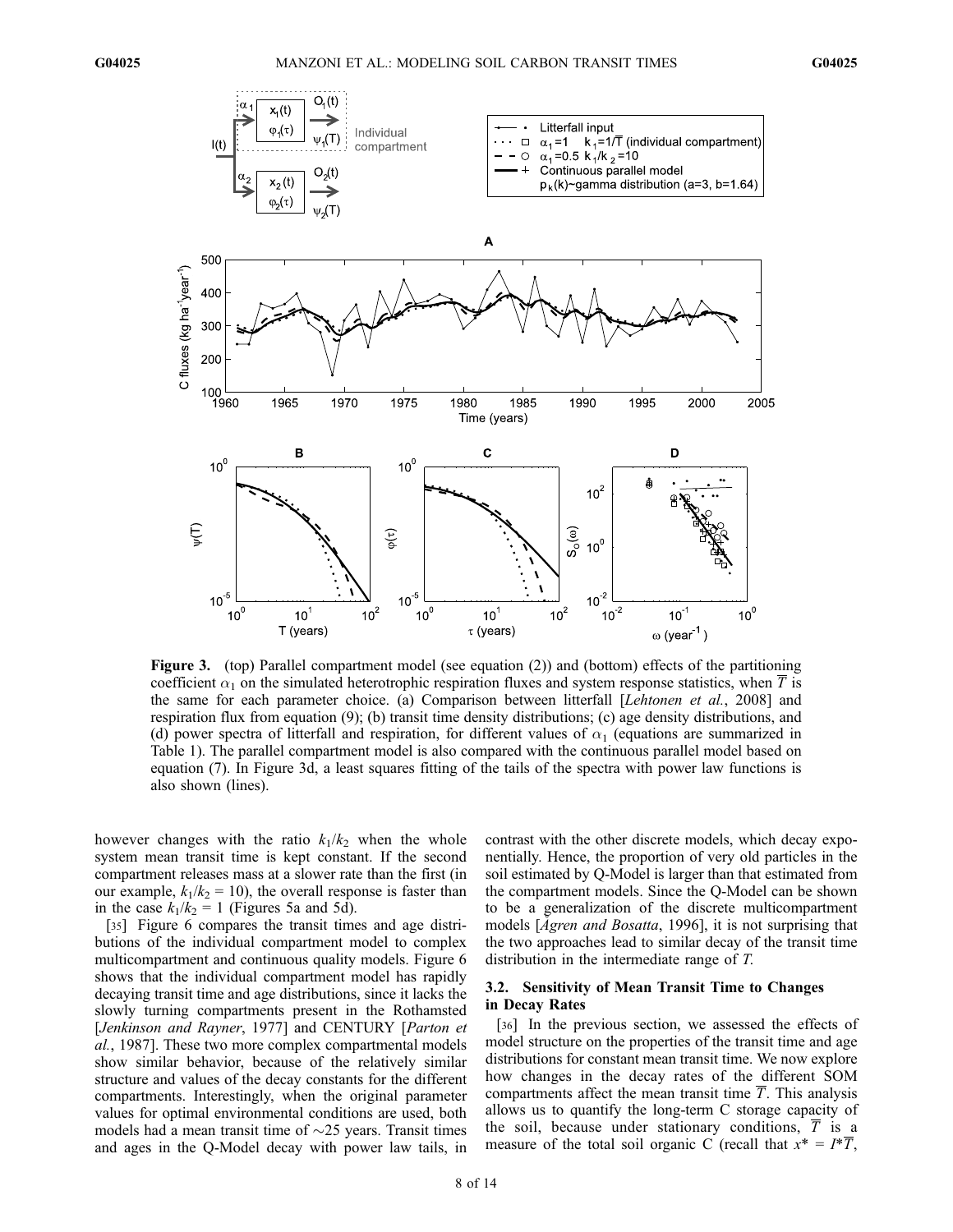

**Figure 4.** (top) Series of two compartments (see equation (3)) and (bottom) effects of respiration rate r on the simulated heterotrophic respiration fluxes and system response statistics, when  $T$  is the same for each parameter choice. (a) Comparison between litterfall and respiration flux from equation (9); (b) transit time density distributions; (c) age density distributions, and (d) power spectra of litterfall and respiration, for different values of  $r$  (equations are summarized in Table 1). In Figure 4d, a least squares fitting of the tails of the spectra with power law functions is also shown (lines).

from equation (13)). Faster decay rates in any of the compartments decrease  $T$ , but the relative effect strongly depends on which compartment is considered, as shown in the following.

[37] To assess the responses of  $\overline{T}$  to changes in a generic model parameter  $\kappa$ , we computed the sensitivity of the mean transit time as  $\varepsilon = (\partial \overline{T}/\partial \kappa)/(\overline{T}/\kappa)$ . This parameter indicates the relative change in mean transit time with respect to relative changes in the parameter  $\kappa$  and can be considered a dimensionless measure of the responsiveness (or elasticity) of the system. In this analysis, we focus on the effects of the decay constants, which are expected to change in response to altered climatic conditions [Davidson and Janssens, 2006] and as a consequence of shifts in species composition [Cornwell et al., 2008]. In most models, the climatic effects are accounted for using a reduction function that decreases the maximum decay constant when temperature and soil moisture are below (or above) the optimal values [Manzoni and Porporato, 2007; Rodrigo et al., 1997]. In contrast, shifts in species composition result in chemically different substrates, thus affecting the intrinsic decay rates.

[38] In general, an increase of the decay rate in any compartment is expected to yield a decrease in the mean

transit time, i.e.,  $\varepsilon \leq 0$ . The lower limit for  $\varepsilon$  can be computed when all decay constants in the model are changed proportionally, as assumed in most models [e.g., Jenkinson, 1990; Parton et al., 1987, 1993; Rodrigo et al., 1997]. In such a case, the response of the system is strongest and  $\varepsilon = -1$  (as it can be easily proven for the single compartment model). Not all soil organic matter compartments, however, seem to respond equally [Feng and Simpson, 2008; Giardina and Ryan, 2000; Knorr et al., 2005], so that  $-1 < \varepsilon \leq 0$ . Only when the change of a parameter does not alter significantly the mean transit time, is then  $\varepsilon$  equal to zero.

[39] For each of the simple discrete models (series, parallel, and feedback model) we computed the sensitivity to changes in  $k_1$  for constant  $k_2$  or vice versa. In this way, we can assess the effects of changes in the decay rate of one compartment, assuming the other is not affected. As shown in Figure 7a, the parallel model is more responsive (i.e.,  $\varepsilon$  is more negative) when  $k_1/k_2$  is low and  $k_2$  is constant (solid lines), or when  $k_1/k_2$  is high and  $k_1$  is constant (dashed lines). This indicates that the strongest sensitivity occurs when the smaller decay constant is affected by climate while the fastest compartment is not affected. Larger  $\alpha_1$  (lighter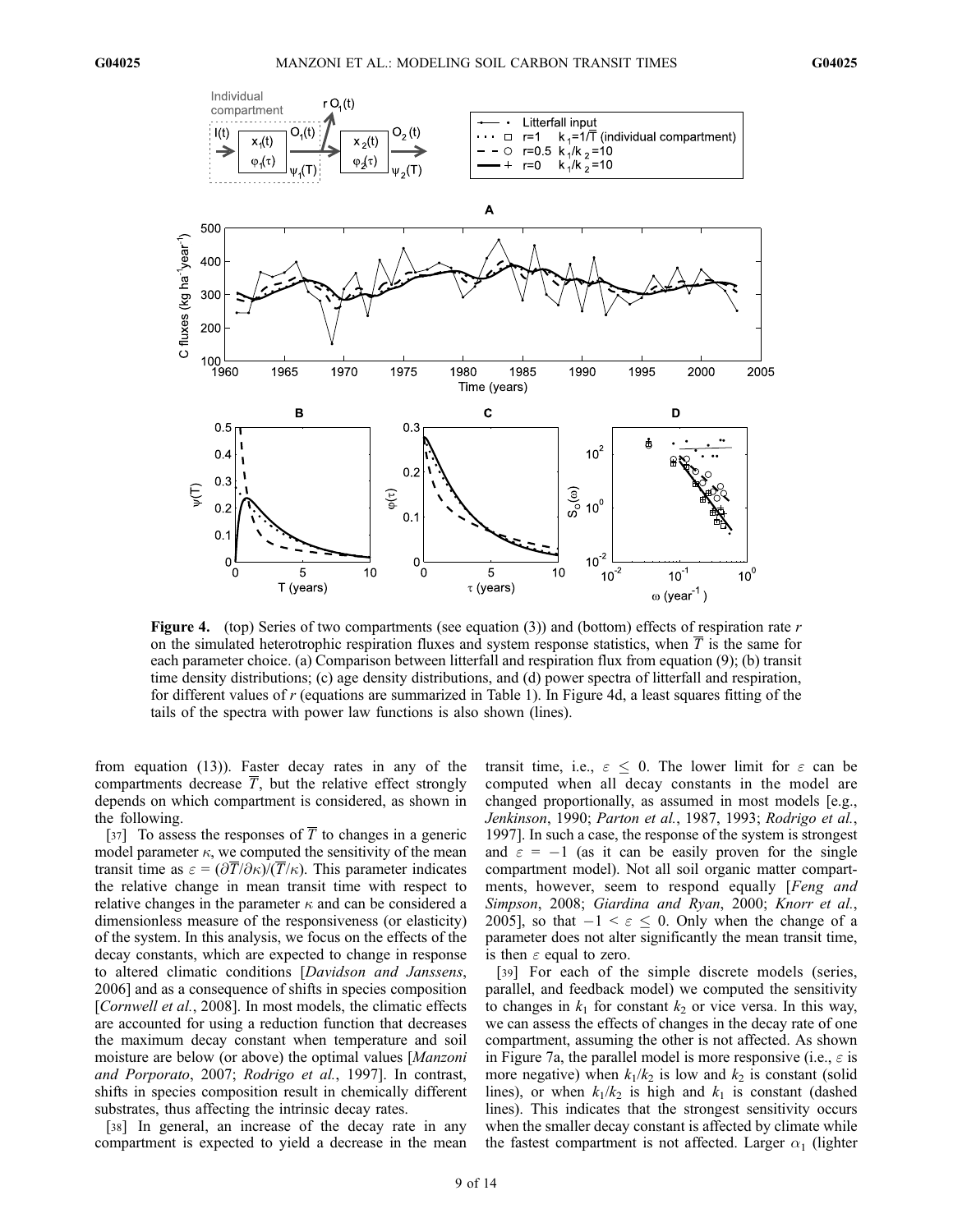

**Figure 5.** (top) Feedback model (see equation (4)) and (bottom) effects of the respiration rate r and the ratio  $k_1/k_2$  on the simulated heterotrophic respiration fluxes and system response statistics, when T is the same for each parameter choice. (a) Comparison between litterfall and respiration flux from equation (9); (b) transit time density distributions; (c) age density distributions, and (d) power spectra of litterfall and respiration, for different values of r and the ratio  $k_1/k_2$  (equations are summarized in Table 1). In Figure 5d, a least squares fitting of the tails of the spectra with power law functions is also shown (lines).

gray tones in Figure 7a) transfer most of the input to the first compartment in the parallel model (Figure 3), so that the system is more responsive (i.e.,  $\varepsilon$  is more negative) to changes in  $k_1$ , and less to changes in  $k_2$ .

[40] A similar behavior characterizes the series and feedback models, as shown in Figure 7b (it is easy to show that these two models have the same analytical expression for  $\varepsilon$ ). Similarly to the parallel model, in both series and feedback models the sensitivity is larger if the smaller decay constant is changed. Thus, if climatic changes or shifts in species composition affect the recalcitrant pools more than the labile ones, we can expect a stronger response. Higher respiration rates  $r$  (lighter gray tones in Figure 7b) make the system depend primarily on the dynamics of the first compartment, so that both models are more responsive to changes in  $k_1$  at high r.

[41] Figure 7c illustrates how the sensitivity of the mean transit time changes as a function of the variability of the decay constant  $k$  in the continuous parallel model (equation  $(7)$ ). Smaller variability in  $k$  (indicated by the coefficient of variation of the density distribution  $p_k(k)$ ,  $\sigma_k/\mu_k$ ) results in stronger sensitivity to changes in both the mean decay constant  $\mu_k$  (solid line in Figure 7c), and the variance  $\sigma_k^2$  (dashed line).

### 3.3. Estimating Transit Times From Observations

[42] In this section, we discuss how the same mathematical framework previously described can also be used to infer model characteristics from observations. Two types of observations can be used: (1) C mass or respired  $CO<sub>2</sub>$  temporal evolution and (2) C isotope concentrations in SOM or  $CO<sub>2</sub>$ flux. In both cases, the proportionality between output flux and transit time distribution (section 2.2), and between C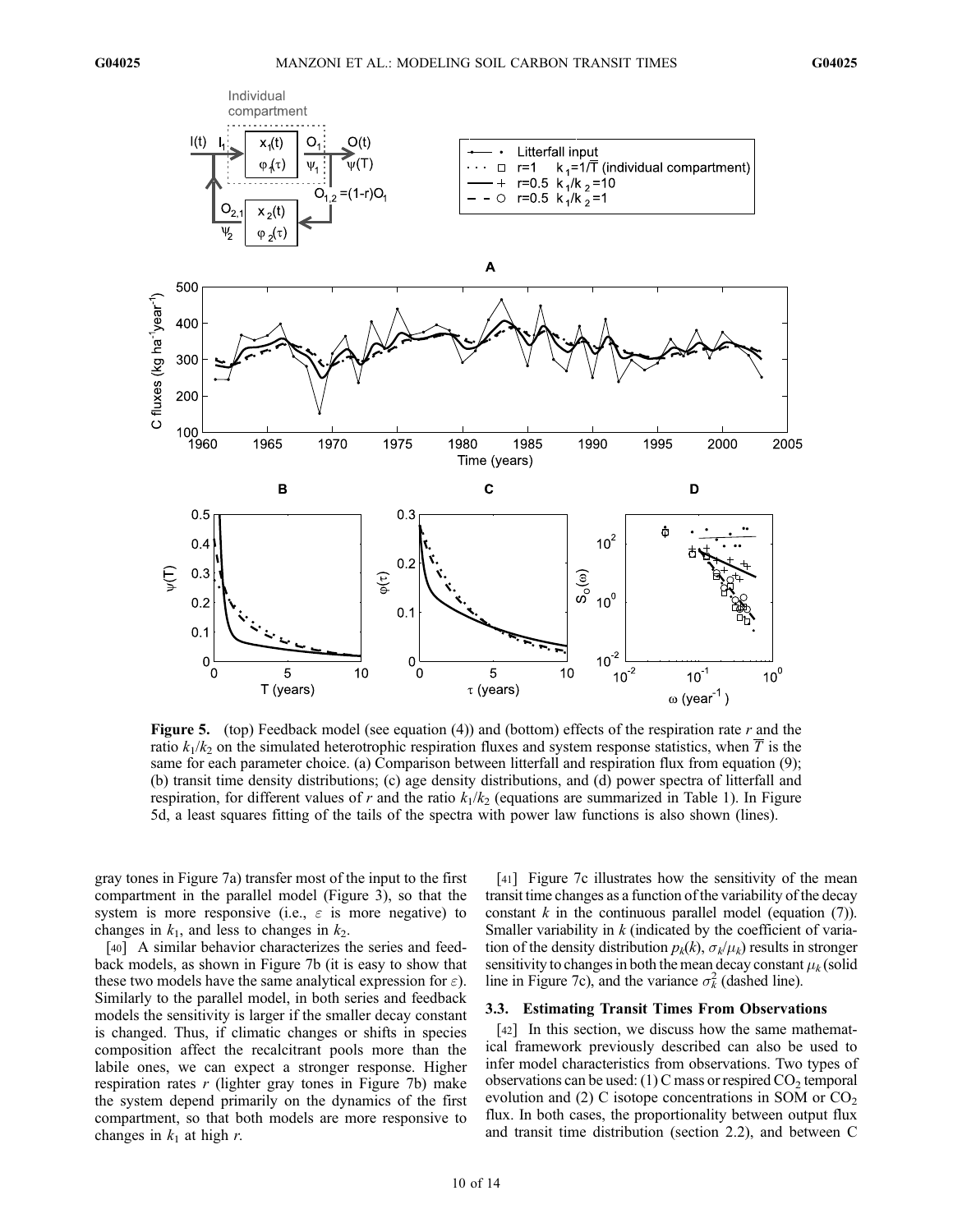

Figure 6. Comparison of (a) transit time and (b) steady state age distributions of different soil organic matter models. All parameters for Rothamsted [Jenkinson and Rayner, 1977] and CENTURY [*Parton et al.*, 1987] are from the original sources; the decay rate of the individual compartment model and decay rate at quality  $q = 1$  in Q-Model are defined to have a mean transit time of 25 years.

mass and age distribution (section 2.3) after an impulsive input can be employed to link measurable quantities to the statistical properties of the soil system.

[43] The kinetic constants can be estimated by fitting the temporal evolution of C mass in litterbags or soil cores where the initial amount is known and the external inputs can be neglected [e.g., Andren and Paustian, 1987; Forney and Rothman, 2007; Zhang et al., 2007]. Alternatively, in short-term laboratory experiments, the observed cumulative  $CO_2$  outflow (i.e.,  $1 - A(\tau)$ ) can be used [e.g., *Nicolardot et* al., 2001]. When studying larger systems at decadal or longer timescales, direct observation of soil C mass and fluxes becomes not feasible. A possible remedy is to use isotopic tracers to estimate the soil transit time and age distributions [Balesdent, 1987; Bernoux et al., 1998; Ehleringer et al., 2000; Trumbore, 2000]. The evolution of the mass of a tracer subject to simultaneous radioactive decay and mineralization according to the dynamics of the soil where it has been injected can be computed from a generalization of equation (13) [Nir and Lewis, 1975],

$$
x_T(t) = \int\limits_0^\infty I_T(t-\tau)A(\tau)e^{-\lambda \tau}d\tau,
$$
\n(22)

where  $x_T(t)$  is the tracer mass,  $I_T(t)$  the tracer input, and  $e^{-\lambda \tau}$ a weighting function that accounts for radioactive decay at a constant rate  $\lambda$ .

[44] Typically,  $^{13}$ C or  $^{14}$ C are used. The concentration of  $13\text{°C}$  in the input depends on the vegetation photosynthetic pathway, with C3 plants discriminating against  $^{13}$ C more than C4 plants [*Bernoux et al.*, 1998]. <sup>13</sup>C is thus suitable to study long-term SOM changes where a transition from a C3- to a C4-dominated ecosystem occurred [Bernoux et al., 1998; Ehleringer et al., 2000].  $^{14}$ C concentration in the atmosphere, and consequently in vegetation and plant residues, has peaked in the early 1960s due to nuclear weapon testing and has steadily decreased thereafter. This strong signature in the input with respect to the SOM stock provides an opportunity to track SOM evolution at yearly to decadal timescales [Trumbore, 2000; Bruun et al., 2005]. For both isotopes, the compound changes in atmospheric concentration, different discrimination by vegetation types, and variations in plant residue production determine the evolution of the tracer input  $I_T(t)$ .



**Figure 7.** Sensitivity of the mean transit time  $(\varepsilon)$  to changes in decay rates. (a) Parallel model (lighter tones indicate increasing  $\alpha_1$  from 0.1 to 0.9); (b) series and feedback models (lighter tones indicate increasing  $r$  from 0.1 to 0.9). Solid lines represent sensitivity to changes in  $k_1$  (with constant  $k_2$ ), and dashed lines represent the sensitivity to changes in  $k_2$  (with constant  $k_1$ ). (c) Continuous parallel model, where  $\varepsilon$  is computed with respect to the mean and the variance of  $p_k(k)$  ( $\mu_k$  and  $\sigma_k^2$ , respectively; see equation (7)).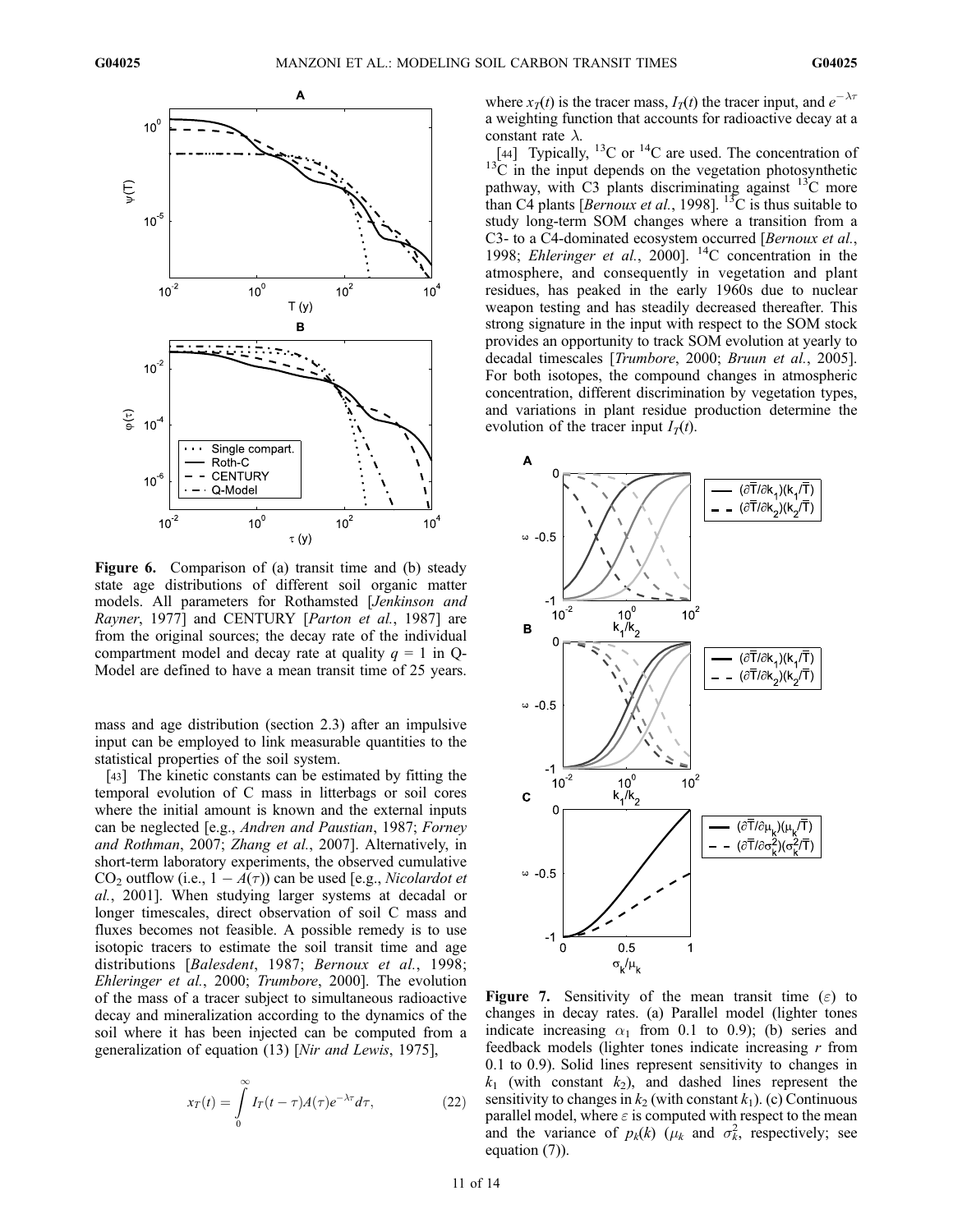[45] When the mass  $x_T(t)$  is measured, equation (22) can be used to infer the survivor function and thus, through linear system theory, the age and transit time distributions for the system (equations (12) and (15)). This approach has been employed to estimate the decay constants of individual compartment [Balesdent, 1987; Bruun et al., 2005] and more complex multicompartment models [Baisden et al., 2002; Bruun et al., 2004]. It is important to note that the application of equation (22) to infer from tracer data the kinetic constants may be complicated by (1) occurrence of isotopic discrimination and (2) possible nonuniqueness of the solution to the inverse problem. If isotopic discrimination occurs during decomposition, the survivor functions for the different C isotopes is different. For example, the fraction of respired  ${}^{13}C$  (parameter r in our framework) is likely smaller than the fraction of respired  $^{12}$ C, inducing  $^{13}$ C enrichment, while the initial fraction of <sup>13</sup>C in recalcitrant SOM (parameter  $\alpha$ ) is probably lower than the initial fraction of  $^{12}C$ , leading to overall  $^{13}C$  depletion in the respired flux [ $\AA$ gren et al., 1996; Ehleringer et al., 2000]. The different values of these parameters translate in isotopespecific transit time and age distributions.

[46] Moreover, the inversion of equation (22) may lead to nonunique solutions in terms of kinetic constant values and shape of the survivor function. For example, the same SOM isotopic composition at a given time may be consistent with different kinetic constants so that individual isotope measurements are not sufficient to univocally determine  $k$ even for a single-pool model [Trumbore, 2000]. Also, the age distributions of different models are often similar (Figures  $3-6$ ). As a consequence, different model structures and input temporal evolutions might explain the same observed tracer concentrations [e.g., Bruun et al., 2004]. For these reasons, when interpreting tracer data, the number of model parameters should be kept to a minimum [Bernoux] et al., 1998], and isotopic concentrations should be repeatedly measured through time (e.g., using archived soil samples [Trumbore, 2000]).

#### 4. Conclusions

[47] We have shown that different model structures commonly employed to simulate soil biogeochemical processes can be analyzed using linear system theory. We derived the transit time and age distributions for each model structure, showing that the presence of feedback loops and parallel compartments with different decay rates tend to increase the retention of at least a fraction of organic matter particles in the soil. Models employing a continuum of decay rates lead to power law tails in both the transit time and the age distributions. Among the models that are currently used to simulate long-term soil C dynamics, the continuum quality Q-Model may give rise to this power law behavior, and thus predict higher organic matter retention than other linear multicompartment models (CENTURY and Rothamsted). We also found that the soil system tends to respond more strongly to altered climatic conditions (temperature or soil moisture in particular) when all the compartments are equally affected. However, experiments have highlighted that some compartments may be more sensitive to altered conditions than others. In such a case, the stronger sensitivity of the mean transit time is found in systems where the

slower compartments are more sensitive and the rate of C losses from these slow pools is higher.

# Appendix A: Computing the Transit Time Distribution in Series of Linear Compartments

[48] The system in equation (3) can be written in terms of the output fluxes (using equation (10)) in the Laplace domain as two coupled algebraic equations

$$
\begin{cases} \hat{O}_1(s) = \hat{\psi}_1(s)\hat{I}(s) \\ \hat{O}_2(s) = \hat{\psi}_2(s) \big[ (1 - r)\hat{O}_1(s) \big], \end{cases}
$$
 (A1)

where the flux  $(1 - r)\hat{O}_1(s)$  represents the input to the second compartment in the series. Equation (A1) leads to  $\hat{O}_2(s) = (1 - r)\hat{\psi}_1(s)\hat{\psi}_2(s)\hat{I}(s)$ . If we account for the losses from the first compartment (i.e.,  $r\hat{\psi}_1(s)I(s)$ ), the total output from the system (symbols without subscript) becomes

$$
\hat{O}(s) = [r\hat{\psi}_1(s) + (1-r)\hat{\psi}_1(s)\hat{\psi}_2(s)]\hat{I}(s), \quad (A2)
$$

where the first term in the square brackets represents the losses from the first compartment, and the second the outflow from the second one. The whole system transit time distribution  $\hat{\psi}(s)$  is thus computed as

$$
\hat{\psi}(s) = \hat{\psi}_1(s)[r + (1 - r)\hat{\psi}_2(s)].
$$
\n(A3)

The solution of equation (A3) in the time domain and the corresponding age distribution (from equation (15)) are reported in Table 1 and shown in Figure 4b.

[49] The simple two-compartment model of equation (3) can be easily extended to an arbitrary number of linear compartments in series. The simplest, analytically tractable extension is to N identical compartments with transit time distribution equal to  $\hat{\psi}_1(s)$ , and respiration rate r. In this case, the whole system transit time distribution is given by

$$
\hat{\psi}(s) = \frac{kr + s[(1 - r)\hat{\psi}_1(s)]^N}{kr + s},
$$
\n(A4)

the Laplace inverse of which is

$$
\psi(T) = \frac{k^N (1 - r)^{N-1} T^{N-1} e^{-kT} + kr(N-1) \Gamma[N-1, k(1-r)T] e^{-rkT}}{\Gamma(N)},
$$
\n(A5)

where  $\Gamma(\cdot)$  is the Gamma function and  $\Gamma(\cdot,\cdot)$  is the incomplete Gamma function. When respiration losses are negligible ( $r \approx 0$ ), except for the last compartment of the series, we obtain a gamma distribution of transit times (e.g., the instantaneous unit hydrograph derived by Nash [1957]),

$$
\psi(T) = \frac{k^N T^{N-1} e^{-kT}}{\Gamma(N)}.
$$
\n(A6)

The corresponding age distribution at steady state can be computed using equation (15).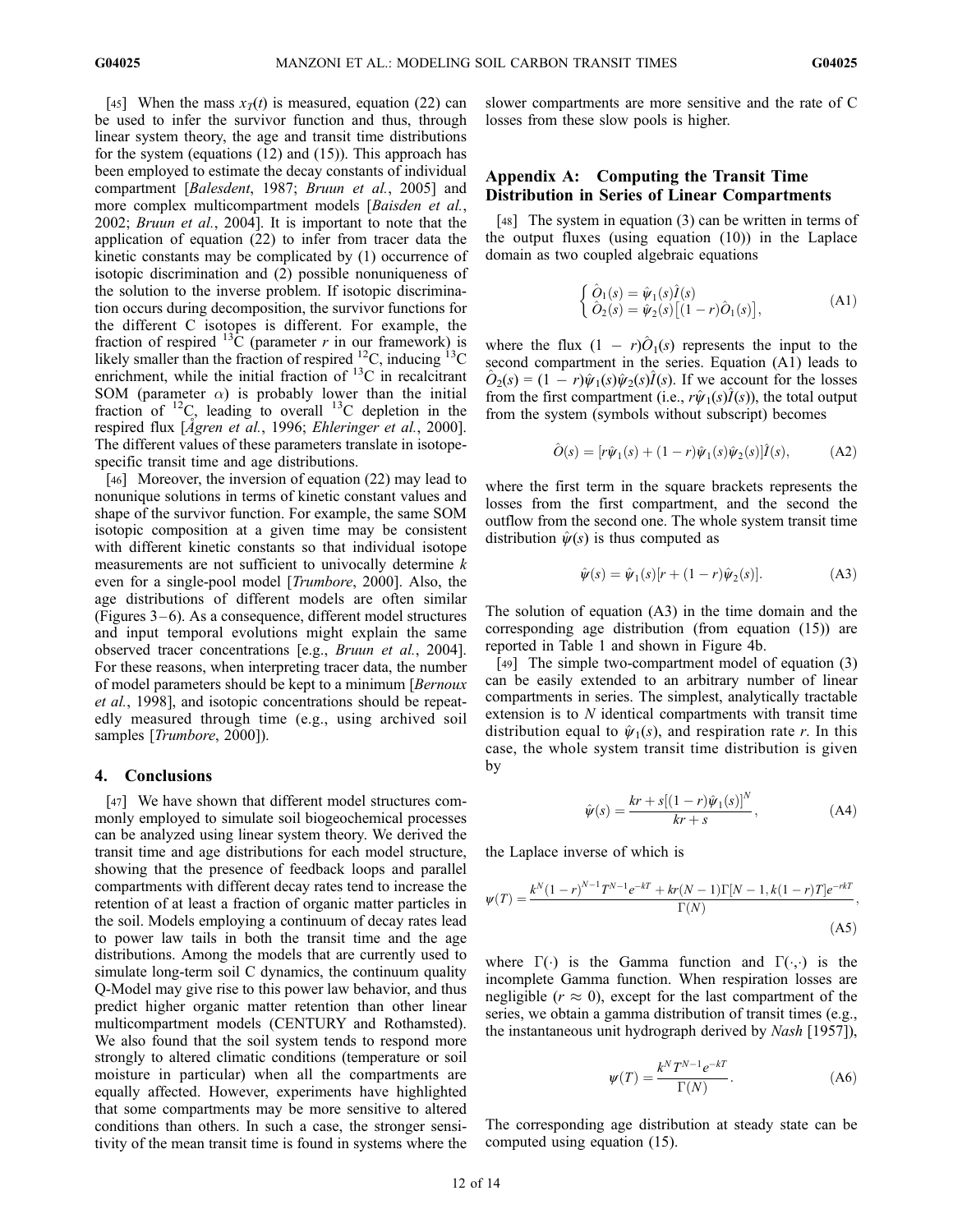## Notation

Carets and variables s and  $\omega$  denote Laplace- and Fouriertransformed fluxes, respectively; asterisks indicate steady state conditions.

| a, b                          | parameters for $p_k(k)$                                                                   |                                                                                  |  |
|-------------------------------|-------------------------------------------------------------------------------------------|----------------------------------------------------------------------------------|--|
|                               | (equations $(7)$ and $(8)$ ).                                                             |                                                                                  |  |
| $A(\tau)$                     | survivor function.                                                                        |                                                                                  |  |
| D(q, q')                      | probability density of a                                                                  |                                                                                  |  |
|                               | transition from $q'$ to q (equation (5)).                                                 |                                                                                  |  |
| i                             | subscript indicating a generic                                                            |                                                                                  |  |
|                               | subcompartment.                                                                           |                                                                                  |  |
| $I(t), I^*$                   | input flux                                                                                | $[M][T]^{-1}$ .                                                                  |  |
| $I_T(t)$                      | input flux of tracer (equation (22))                                                      | $\frac{[M][T]^{-1}}{[T]^{-1}}$                                                   |  |
| $k, k_i$                      | first-order kinetics constant                                                             |                                                                                  |  |
| $O(t)$ , $O_i$                | output flux (total flux, or from                                                          |                                                                                  |  |
|                               | compartment <i>i</i> only)                                                                | $[M][T]^{-1}.$                                                                   |  |
| $p_k(k)$                      | density distribution of decay                                                             |                                                                                  |  |
|                               | rates (equations $(7)$ and $(8)$ )                                                        | $[T]$ .                                                                          |  |
| q                             | substrate quality                                                                         |                                                                                  |  |
|                               | (equations $(5)$ and $(6)$ ).                                                             |                                                                                  |  |
|                               | fraction of respired carbon.                                                              |                                                                                  |  |
| $S_I(\omega)$ , $S_O(\omega)$ | nonnormalized spectral densities                                                          |                                                                                  |  |
|                               | of input and output fluxes                                                                | $[M]^2[T]^{-1}$ .                                                                |  |
| $T, \overline{T}$             | generic and mean transit                                                                  |                                                                                  |  |
|                               | times (Figure 1)                                                                          | [T].                                                                             |  |
| t                             | time of observation (Figure 1)                                                            | $[T]$ .                                                                          |  |
| u(q)                          | quality-dependent microbial                                                               |                                                                                  |  |
|                               | uptake (equation $(5)$ )                                                                  | $[T]^{-1}$ .                                                                     |  |
| $x(t)$ , $x^*$                | C mass in the system                                                                      |                                                                                  |  |
|                               | or subcompartment                                                                         | [M].                                                                             |  |
| $x_q(q, t)$                   | C mass at a given quality                                                                 |                                                                                  |  |
|                               | $q$ (equations (5) and (6))                                                               | $[M]$ .                                                                          |  |
| $x_T(t)$                      | tracer mass at time $t$                                                                   |                                                                                  |  |
|                               | (equation (22))                                                                           | [M].                                                                             |  |
| $\alpha_1, \alpha_2$          | partitioning coefficients                                                                 |                                                                                  |  |
|                               | in equation $(2)$ .                                                                       |                                                                                  |  |
| ε                             | sensitivity of $\overline{T}$ to changes                                                  |                                                                                  |  |
|                               | in parameter $\kappa$ , $(\partial \overline{T}/\partial \kappa)/(\overline{T}/\kappa)$ . |                                                                                  |  |
| $\mu_k$                       | mean of $p_k(k)$ (equation (7))                                                           | $[T]^{-1}$ .                                                                     |  |
| $\lambda$                     | radioactive decay constant                                                                |                                                                                  |  |
|                               | $\left($ equation $\left( 22\right)$ )                                                    | $\begin{bmatrix} T \end{bmatrix}^{-1}$<br>$\begin{bmatrix} T \end{bmatrix}^{-2}$ |  |
| $\sigma_k^2$                  | variance of $p_k(k)$ (equation (7))                                                       |                                                                                  |  |
| $\tau, \bar{\tau}$            | generic and mean age of particles                                                         |                                                                                  |  |
|                               | in the system (Figure 1)                                                                  | $[T]$ .                                                                          |  |
| $\psi(T)$                     | transit time density distribution                                                         | $[T]^{-1}$ .                                                                     |  |
| $\varphi(\tau)$               | steady state age density                                                                  |                                                                                  |  |
|                               | distribution (equation $(15)$ )                                                           | $[T]^{-1}$ .                                                                     |  |
| $\varphi(t,\tau)$             | time-dependent age density                                                                |                                                                                  |  |
|                               | distribution (equation (14))                                                              | $[T]^{-1}.$                                                                      |  |
|                               |                                                                                           |                                                                                  |  |

[50] Acknowledgments. This work was supported in part by the Forest-Atmosphere Carbon Transfer and Storage (FACTS-1), funded by the U.S. Department of Energy, and by the U.S. Department of Agriculture (grant 58-6206-7-029). A.P. gratefully acknowledges the support of the Landolt and Cie visiting Chair ''Innovative strategies for a sustainable future" at the École Polytechnique Fédérale de Lausanne (EPFL), Lausanne, Switzerland. We also thank G. Botter and one anonymous reviewer for constructive comments.

#### References

Ågren, G. I., and E. Bosatta (1996), Theoretical Ecosystem Ecology: Understanding Element Cycles, 234 pp., Cambridge Univ. Press, Cambridge, U. K.

- Ågren, G. I., et al.  $(1996)$ , Isotope discrimination during decomposition of organic matter: A theoretical analysis, Soil Sci. Soc. Am. J., 60, 1121 – 1126.
- Andren, O., and T. Katterer (1997), ICBM: The introductory carbon balance model for exploration of soil carbon balances, Ecol. Appl., 7, 1226 – 1236, doi:10.1890/1051-0761(1997)007[1226:ITICBM]2.0.CO;2.
- Andren, O., and K. Paustian (1987), Barley straw decomposition in the field—A comparison of models, Ecology, 68, 1190 – 1200, doi:10.2307/ 1939203.
- Aris, R. (1989), Reactions in continuous mixtures, AIChE J., 35, 539-548, doi:10.1002/aic.690350404.
- Baisden, W. T., and R. Amundson (2003), An analytical approach to ecosystem biogeochemistry modeling, Ecol. Appl., 13, 649-663, doi:10.1890/1051-0761(2003)013[0649:AAATEB]2.0.CO;2.
- Baisden, W. T., et al. (2002), A multi-isotope C and N modeling analysis of soil organic matter turnover and transport as a function of soil depth in a California annual grassland soil chronosequence, Global Biogeochem. Cycles, 16(4), 1135, doi:10.1029/2001GB001823.
- Balesdent, J. (1987), The turnover of soil organic fractions estimated by radiocarbon dating, Sci. Total Environ., 62, 405 – 408, doi:10.1016/0048- 9697(87)90528-6.
- Bechhoefer, J. (2005), Feedback for physicists: A tutorial essay on control, Rev. Mod. Phys., 77, 783 – 836, doi:10.1103/RevModPhys.77.783.
- Beck, C., and E. G. D. Cohen (2003), Superstatistics, Physica A, 322,  $267 - 275$
- Benjamin, J. R., and C. A. Cornell (1970), Probability, Statistics, and Decision for Civil Engineers, 684 pp., McGraw-Hill, New York.
- Berg, B., and C. A. McClaugherty (2003), Plant Litter. Decomposition, Humus Formation, Carbon Sequestration, 286 pp., Springer, New York.
- Bernoux, M., et al. (1998), The use of stable carbon isotopes for estimating soil organic matter turnover rates, Geoderma, 82, 43-58, doi:10.1016/ S0016-7061(97)00096-7.
- Blanco-Canqui, H., and R. Lal (2004), Mechanisms of carbon sequestration in soil aggregates, Crit. Rev. Plant Sci., 23, 481 – 504, doi:10.1080/ 07352680490886842.
- Bolin, B., (1981), Carbon Cycle Modelling, 390 pp., John Wiley, Hoboken, N. J.
- Bolin, B., and H. Rodhe (1973), Note on concepts of age distribution and transit-time in natural reservoirs, Tellus, 25, 58-62.
- Bolker, B. M., et al. (1998), Linear analysis of soil decomposition: Insights from the CENTURY model, Ecol. Appl., 8, 425 – 439, doi:10.1890/1051- 0761(1998)008[0425:LAOSDI]2.0.CO;2.
- Bosatta, E., and  $\tilde{G}$ . I. Agren (1985), Theoretical-analysis of decomposition of heterogeneous substrates, Soil Biol. Biochem., 17, 601 – 610, doi:10.1016/0038-0717(85)90035-5.
- Bosatta, E., and G. I. Ågren (1995), The power and reactive continuum models as particular cases of the Q-theory of organic-matter dynamics, Geochim. Cosmochim. Acta, 59, 3833 – 3835, doi:10.1016/0016- 7037(95)00287-A.
- Bosatta, E., and G. I. Ågren (2003), Exact solutions to the continuousquality equation for soil organic matter turnover, J. Theor. Biol., 224, 97 – 105, doi:10.1016/S0022-5193(03)00147-4.
- Bosatta, E., and H. Staaf (1982), The control of nitrogen turn-over in forest litter, Oikos, 39, 143 – 151, doi:10.2307/3544478.
- Boudreau, B. P., and B. R. Ruddick (1991), On a reactive continuum representation of organic-matter diagenesis, Am. J. Sci., 291, 507-538.
- Bruun, S., et al. (2004), Estimating vital statistics and age distributions of measurable soil organic carbon fractions based on their pathway of formation and radiocarbon content, J. Theor. Biol., 230, 241-250, doi:10.1016/j.jtbi.2004.05.005.
- Bruun, S., et al. (2005), Estimating turnover of soil organic carbon fractions based on radiocarbon measurements, Radiocarbon, 47, 99-113.
- Carpenter, S. R. (1981), Decay of heterogenous detritus—A general model, J. Theor. Biol., 89, 539 – 547, doi:10.1016/0022-5193(81)90026-6.
- Chatfield, C. (2004), The Analysis of Time Series: An Introduction, 6th ed., 333 pp., CRC Press, Boca Raton, Fla.
- Chen, C.-T. (2004), Signals and Systems, 424 pp., Oxford Univ. Press, New York.
- Cornwell, W. K., et al. (2008), Plant species traits are the predominant control on litter decomposition rates within biomes worldwide, Ecol. Lett., 11, 1065-1071, doi:10.1111/j.1461-0248.2008.01219.x.
- Davidson, E. A., and I. A. Janssens (2006), Temperature sensitivity of soil carbon decomposition and feedbacks to climate change, Nature, 440, 165 – 173, doi:10.1038/nature04514.
- Dingman, S. L. (1994), Physical Hydrology, 575 pp., Prentice-Hall, Upper Saddle River, N. J.
- Ehleringer, J. R., et al. (2000), Carbon isotope ratios in belowground carbon cycle processes, Ecol. Appl., 10, 412-422, doi:10.1890/1051-0761(2000)010[0412:CIRIBC]2.0.CO;2.